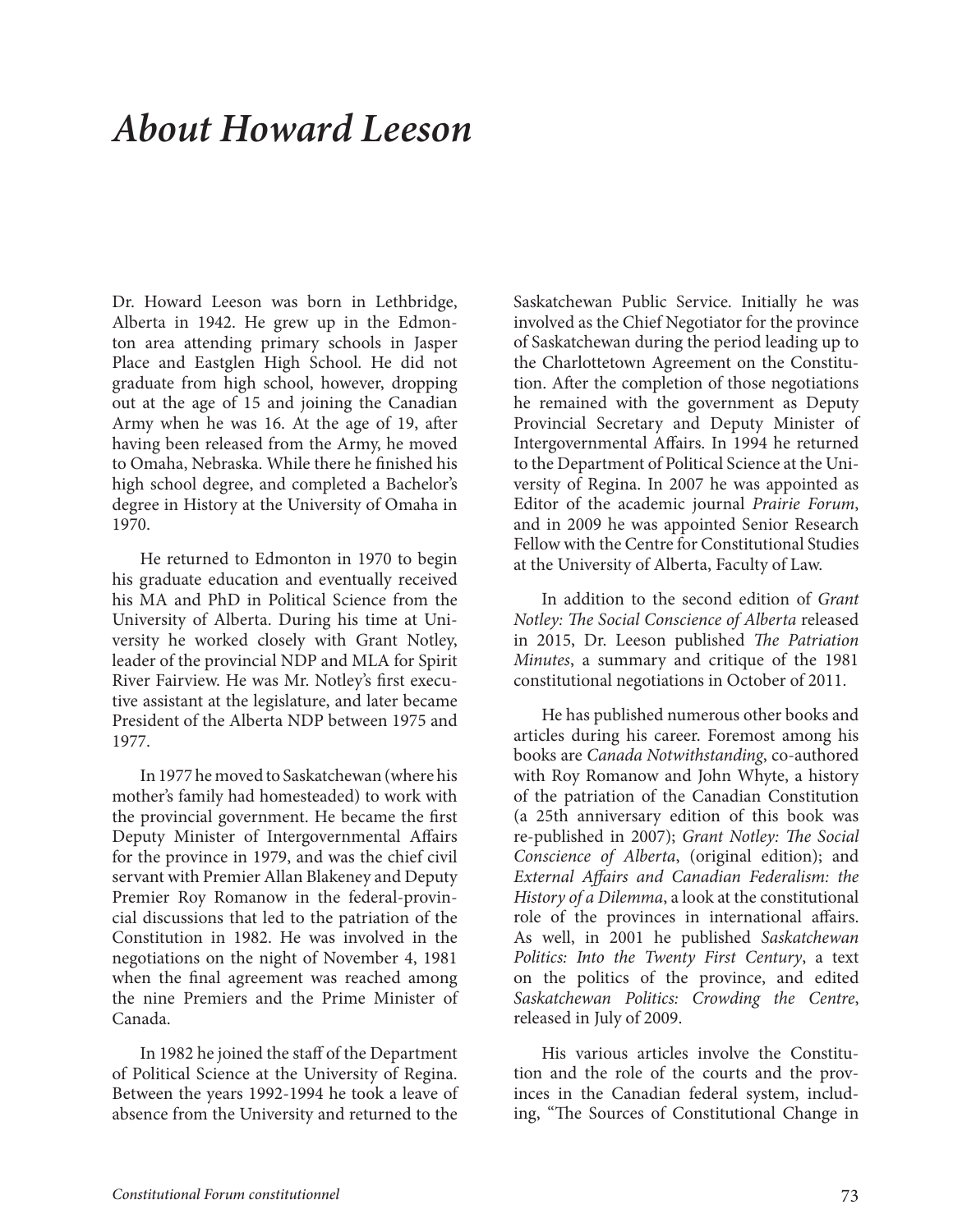a Federal State: Saskatchewan a Case Study" in *The Supreme Court Law Review*, second series, volume 36, 2007; "Constitutional Jurisdiction Over Health and Health Care in Canada" in *The Governance of Health Care in Canada*, edited by T. McIntosh, P.G. Forest, and G. Marchildon (Toronto: University of Toronto Press, 2003); *Section 33, the Notwithstanding Clause: A Paper Tiger?* for the Institute on Research on Public Policy; *The Agreement on Internal Trade: An Institutional Response to Changing Conceptions, Roles and Functions in Canadian Federalism* for the Institute of Intergovernmental Relations at Queens University; and *Constitutional Jurisdiction Over Health and Health Care Services in Canada*, for the Royal Commission on Health Care in Canada.

He has made several presentations outside Canada, including to Canadian Studies Programs in Great Britain and Turkey in 2007 and 2008. These were "Trans-Atlantic Constitutional Politics: Reaching across the Ocean for Legitimacy," delivered to The Centre for Canadian Studies at the University of Edinburgh November 2, 2007, and "Constitutional Politics in Canada: Dealing with Regional Economic and Regional Ethnic Problems in a Multi-National State," delivered to the Middle Eastern Technical University in Ankara, Turkey.

Dr. Leeson and his wife Edith have lived in rural Saskatchewan for almost 40 years. They currently reside on a small farm near Regina, Saskatchewan.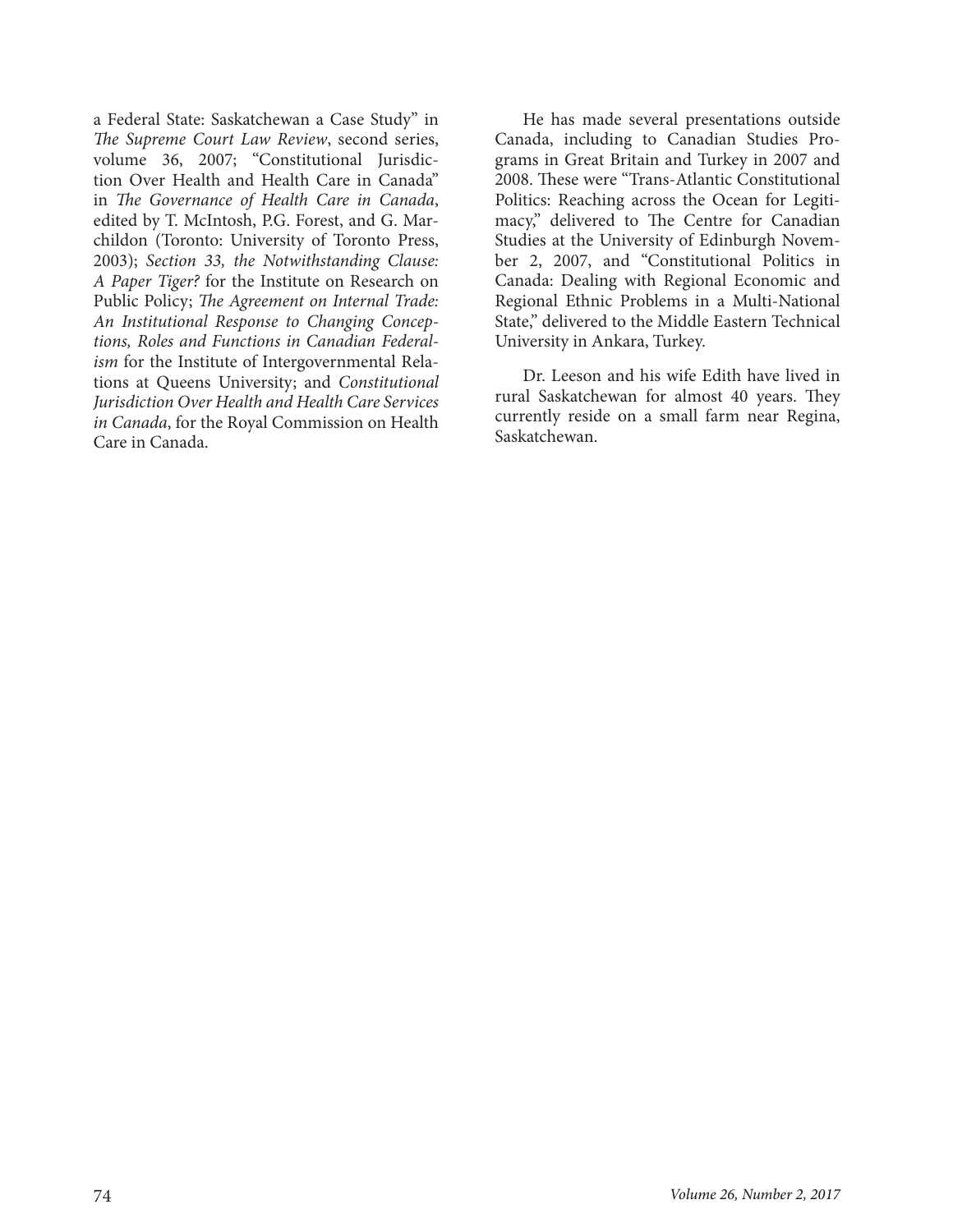

*In the foreground from left to right, Premier Brian Peckford from Newfoundland, Premier Bill Bennett from British Columbia, and Premier Peter Lougheed from Alberta. In the background from left to right, Dr. J Peter Meekison, Deputy Minister for Intergovernmental Affairs for the Province of Alberta, Dr. Howard Leeson, Deputy Minister for Intergovernmental Affairs for the Province of Saskatchewan, and Mr. Dick Johnson, Minister of Intergovernmental Affairs for the Province of Alberta.*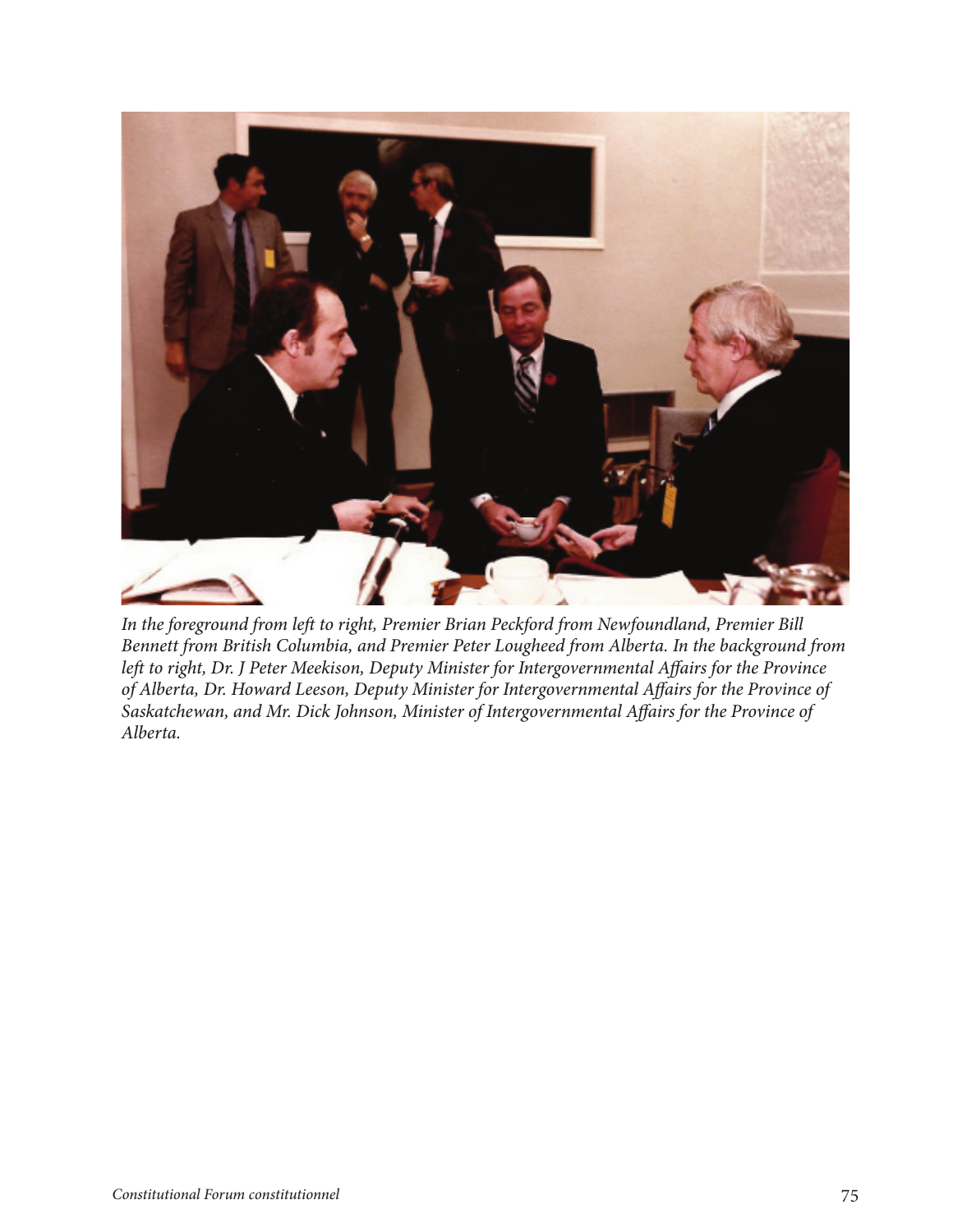

*From left to right, unknown assistant from British Columbia, Mr. Garde Gardom, Attorney General for British Columbia, Premier Peter Lougheed from Alberta, Dr. Howard Leeson, Deputy Minister for Intergovernmental Affairs from the Province of Saskatchewan, and Mr. Roy Romanow, former Premier of Saskatchewan, and in this photo, Minister of Intergovernmental Affairs.*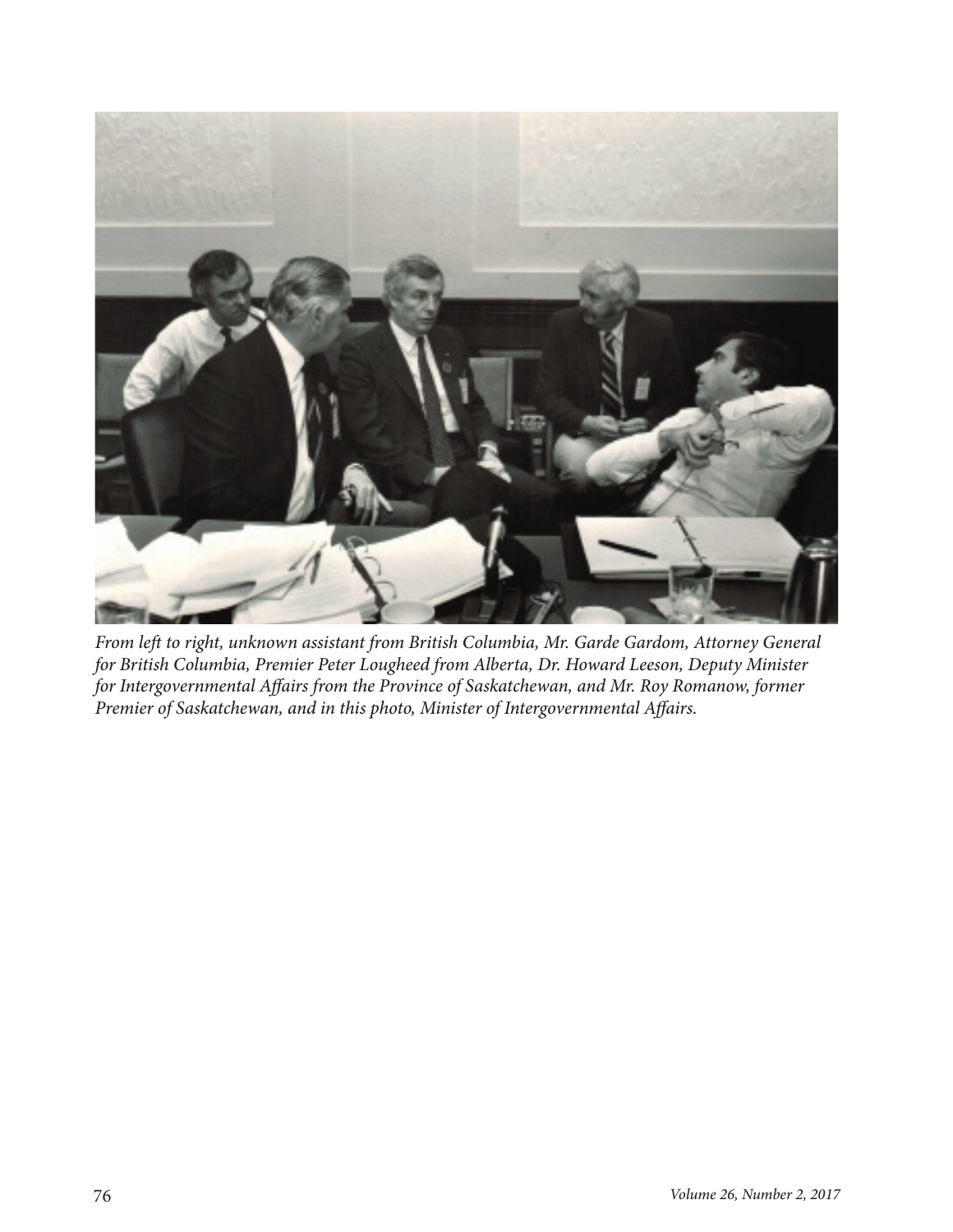

*From left to right, Mr. René Lévesque, Premier of Québec, and Mr. Bill Davis, Premier of Ontario.*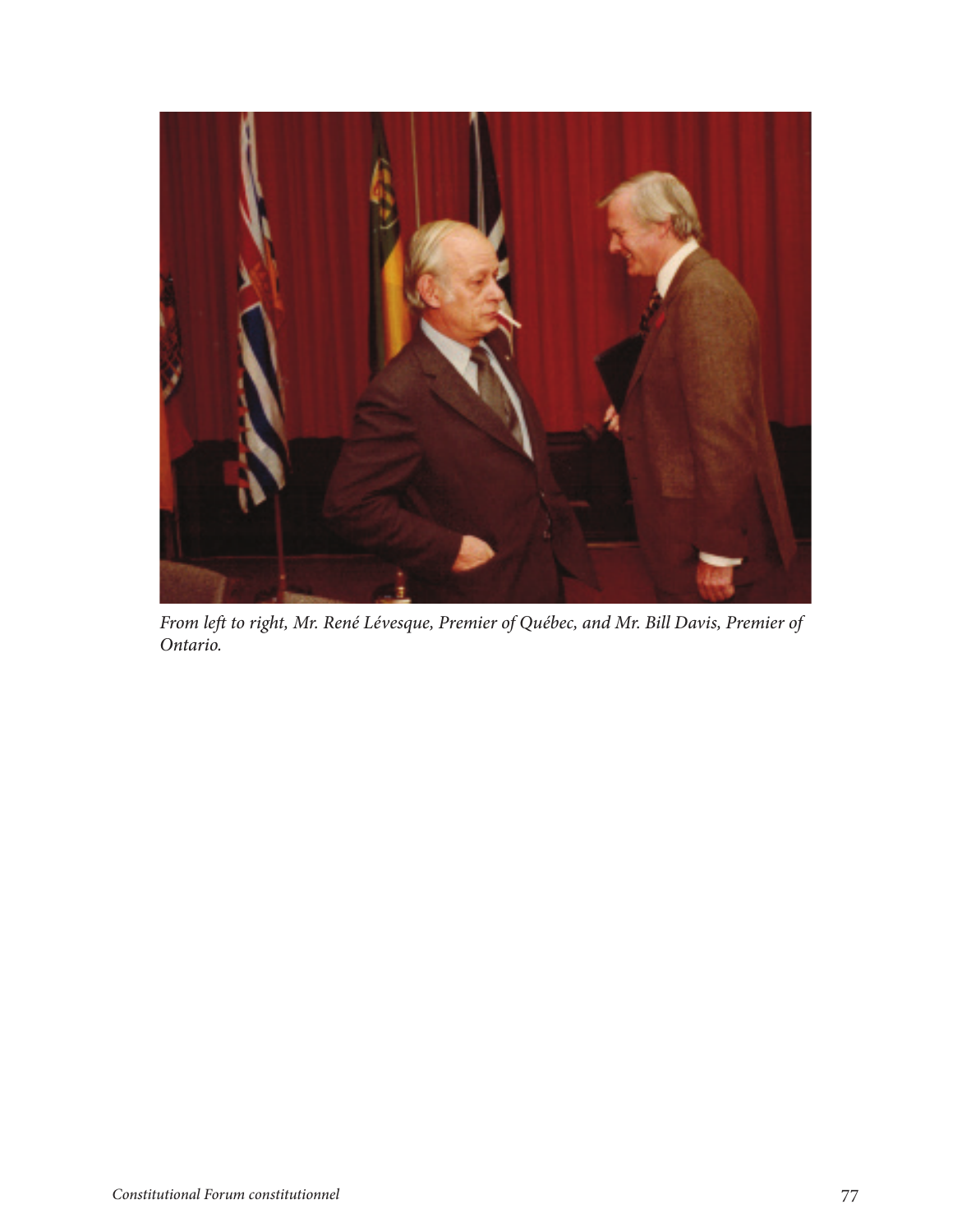

*From left to right, Mr. Edmund Morris, Minister of Intergovernmental Affairs, Province of Nova Scotia, Mr. Roy Romanow, former Premier of Saskatchewan, and Minister of Intergovernmental Affairs.*